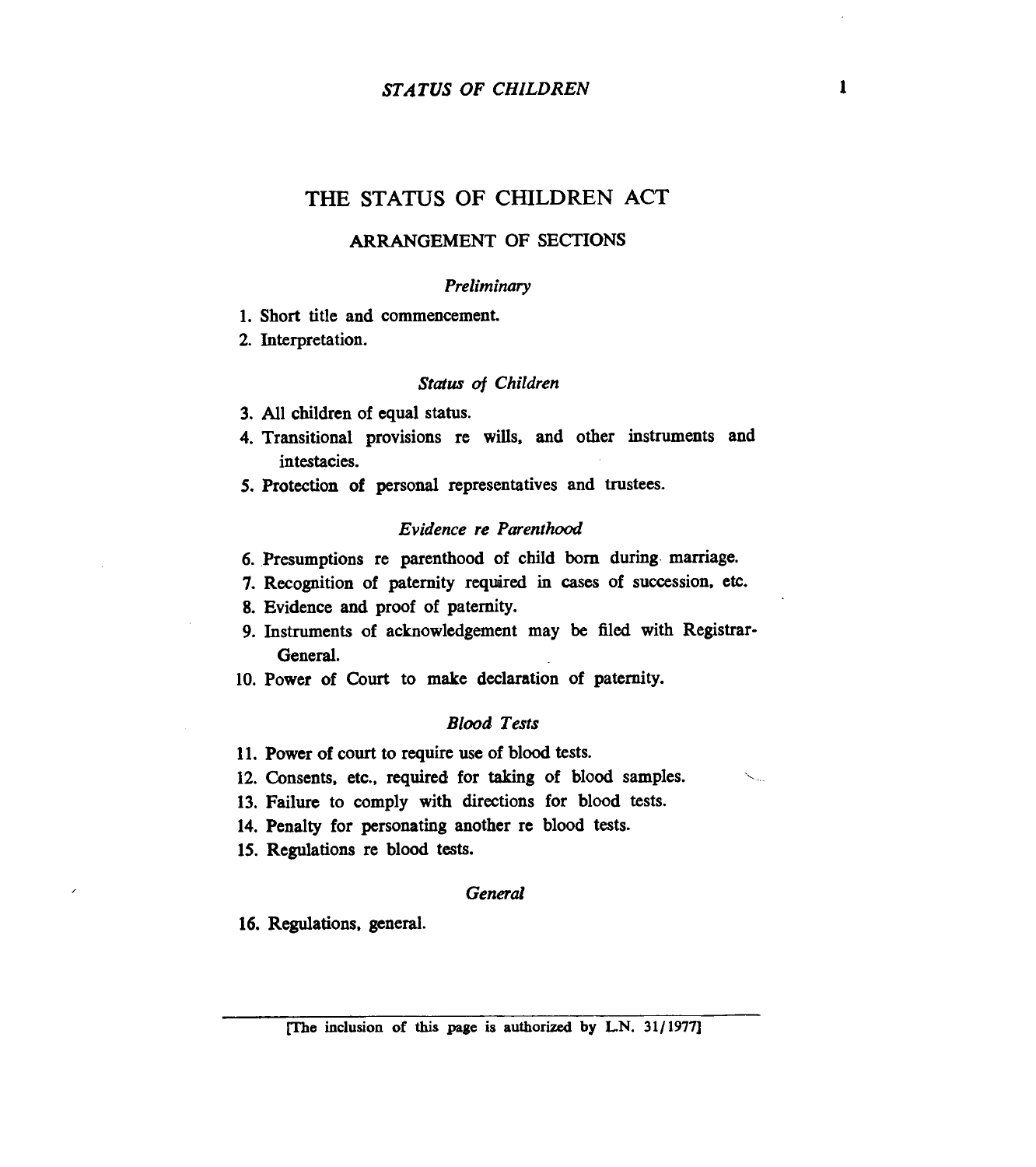THE STATUS OF CHILDREN ACT **<sup>36</sup>of 1976,** 

# 2.-(1) In this Act-

*Preliminary* 

"child" includes a child born out of wedlock;

"marriage" includes a void marriage;

- "Registrar-General" means the Registrar-General under the Registration (Births and Deaths) Act and includes any person for the time being discharging the duties of that office;
- "trustee" includes guardians, committees of lunatics, as well as all persons who are trustees within the meaning of the Trustee Act.
	- (2) For the purposes of sections 11 to 15 inclusive--
- "blood samples" means blood taken for the purpose of blood tests;
- "blood tests" means blood tests carried out and includes any test made with the object of ascertaining the inheritable characteristics of blood;
- "excluded" means excluded subject to the occurrence of mutation.

## *Status of Children*

3.<sup>---</sup>(1) Subject to subsection (4) and to the provisions All children of sections 4 and 7, for all the purposes of the law of *status*. Jamaica the relationship between every person and his father and mother shall be determined irrespective of

1. This Act may be cited as the Status, of Children Act. **short title.** 

*[1st November, 1976.]* <sup>30 of 20</sup> *s.* 28.

**tion.**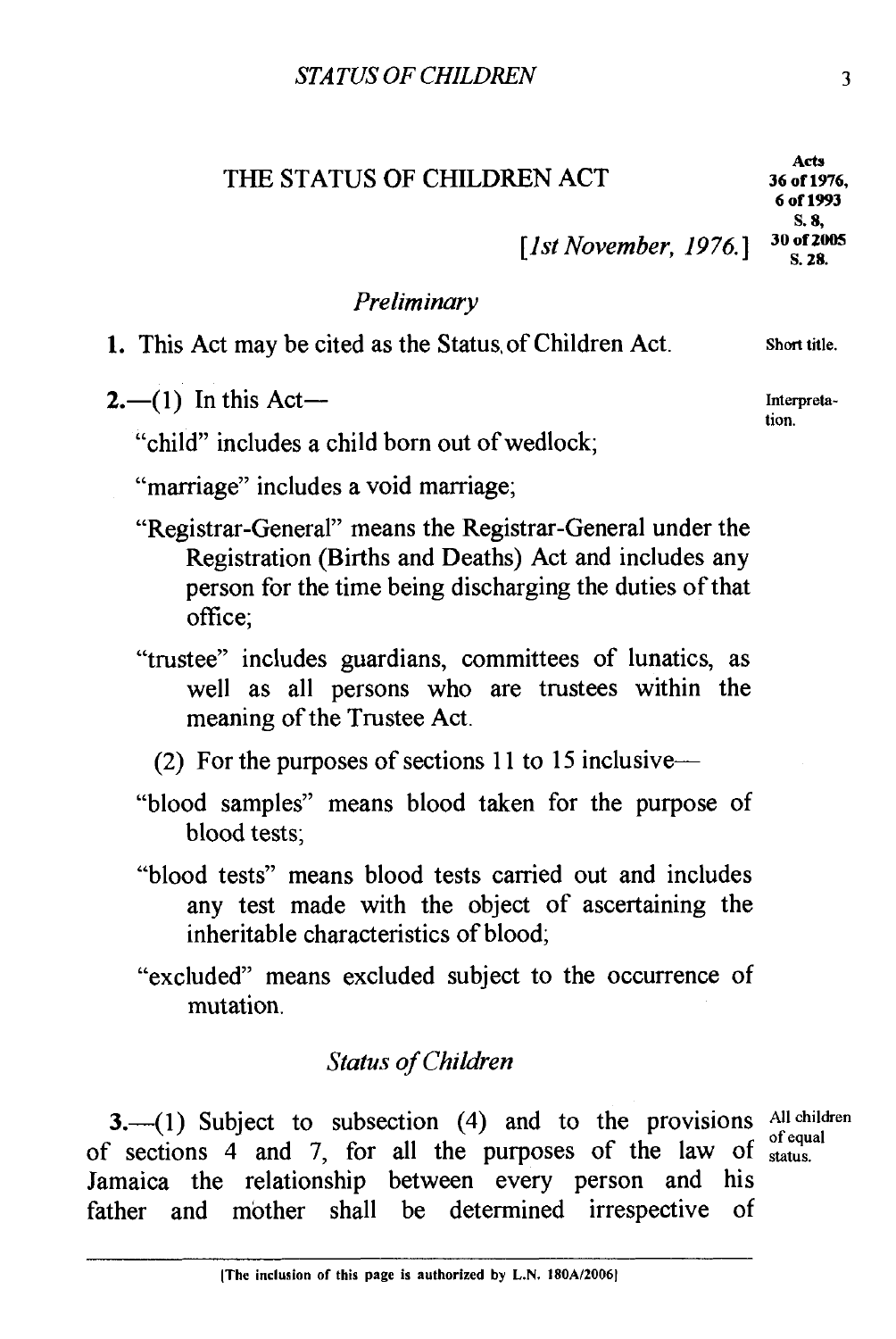#### *STATUS OF CHILDREN*

whether the father and mother are or have been married to each other, and all other relationships shall be determined accordingly.

(2) The rule of construction whereby in any instrument words of relationship signify only legitimate relationship in the absence of a contrary expression of intention is hereby abolished.

(3) Subject to subsection (4), this section shall apply in respect of every person, whether born before or after the 1st day of November, 1976, and whether born in Jamaica or not, and whether or not his father or mother has ever been domiciled in Jamaica.

(4) Nothing in this section shall affect or limit in any way any rule of law relating to-

- ( $a$ ) the domicile of any person;
- (b) the provisions of the Children (Adoption of) Act which determine the relationship to any other person of a person who has been adopted;
- $(c)$  the construction of the word "heir" or of any expression which is used to create an entailed interest in real or personal property.

**provisions re ments and** 

Transitional 4.<sup>-</sup> (1) All dispositions made before the 1st day of November, 1976, shall be governed by the enactments and rules **otherinstru-** of law which would have applied to them if this Act had not ments and **been** passed.

> (2) Where any disposition to which subsection (1) applies creates a special power of appointment, nothing in this Act shall extend the class of person in whose favour the appointment may be made, or cause the exercise of the power to be construed so as to include any person who is not a member of that class.

<sup>[</sup>The inclusion of this page is authorized by L.N. 180A/2006]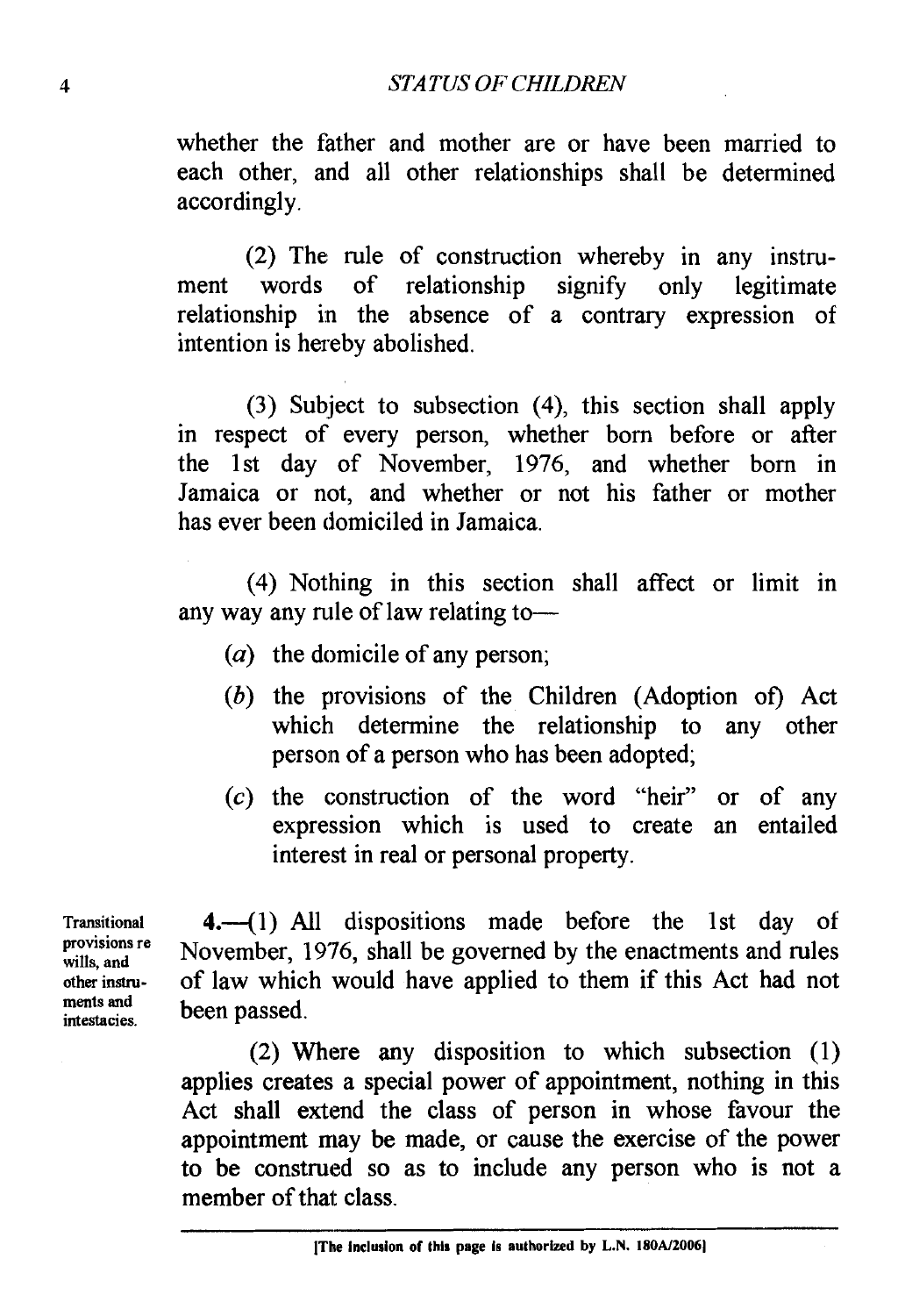(3) The estates of all persons who have died intestate as to the whole or any part thereof before the 1st day of November, 1976, shall be distributed in accordance with enactments and rules of law which would have applied to them if this Act had not been passed.

**(4)** In this section "disposition" means a disposition, including an oral disposition, of real or personal property whether *inter vivos* or by will or codicil; and notwithstanding any rule of law, **a** disposition made by will or codicil executed before the 1st 'day of November, 1976, shall, notwithstanding the provisions of section 29 of the Wills Act, not be treated for the purposes of this section as made on or after that date by reason only that the will or codicil is confirmed by a codicil executed on or after that date.

# *Status of Children*

5.-(1) For the purposes of the administration or distribu- **Protection**  tion of the estate of any deceased person or of any other representaproperty held upon trust, every personal representative or tives and trustee shall, whenever it is material in the circumstances, make honest and reasonable inquiries as to the existence of any person who could claim an interest in the estate or other property by reason only of this Act, but shall not be obliged to pursue such inquiries further than he honestly and reasonably believes to be necessary.

**(2)** No action shall lie against any personal representative or trustee, by any person who could claim an interest in the estate or other property aforesaid by reason only of this Act, to enforce any claim arising by reason of the fact that the personal representative or trustee has made any distribution of the estate or property or otherwise acted in the administration of the estate or property disregarding the claims of that person where, at the time of making the distribution or otherwise so acting, the trustee, having made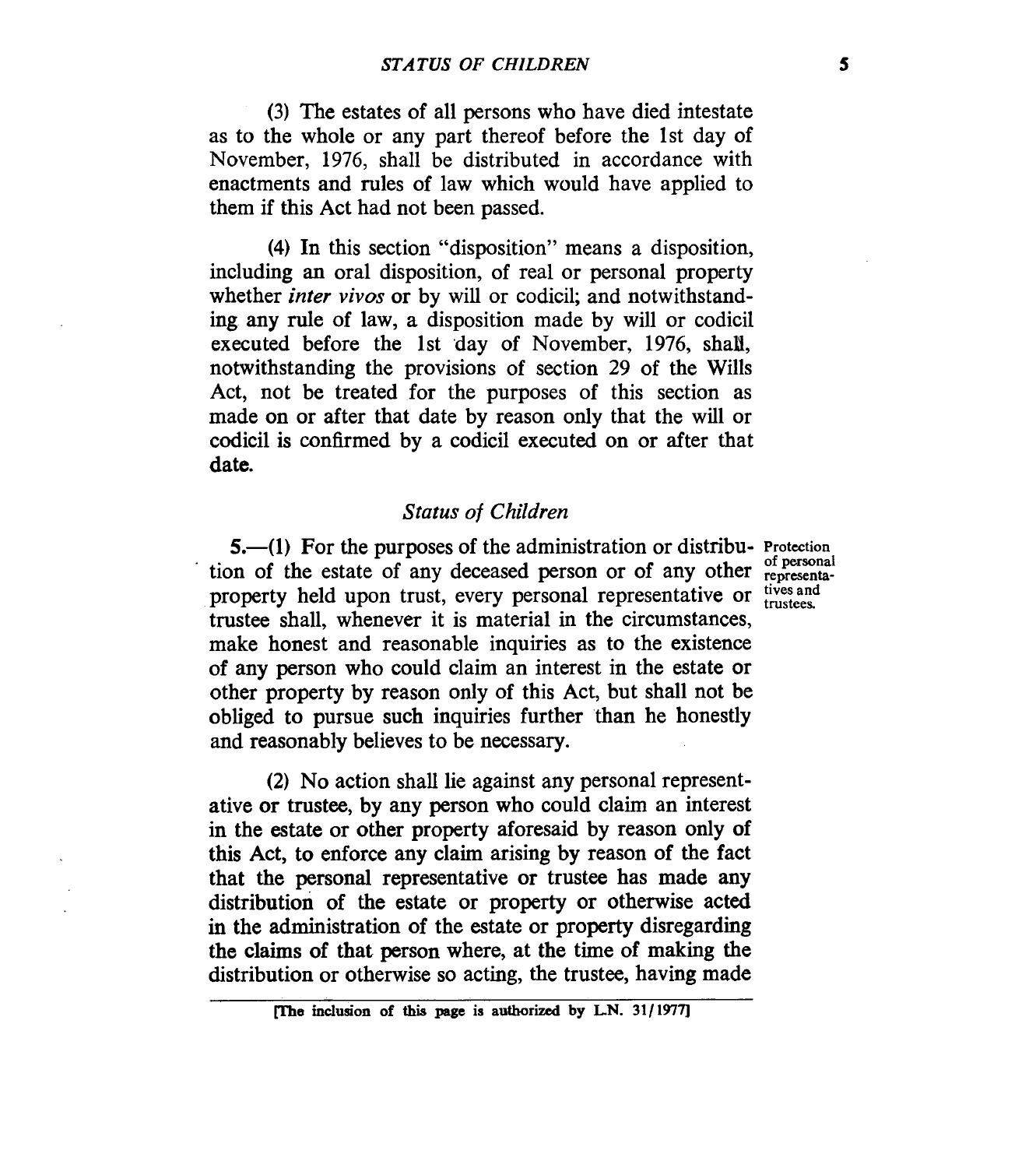such inquiries as are required under subsection (1) had no notice of the relationship on which the claim is based.

(3) Nothing in this section shall prejudice the right **of** any person claiming an interest in the estate or property aforesaid, (which interest is alleged by the claimant to have existed at the time the trustee made the distribution or otherwise acted as aforesaid) to follow such estate or property, or any property representing it, into the hands of any person, other than a purchaser, who may have received it.

## *Evidence re Parenthood*

**tions re born during** 

**Presump- 6.41)** Subject to subsections **(2)** and (3), a child born tions re<br>parenthood **to a woman during her marriage**, or within ten months<br>of child after the marriage has been dissolved by death or otherafter the marriage has been dissolved by death or other**marriage.** wise, shall, in the absence **of** evidence to the contrary, be presumed to be the child of its mother and her husband, or former husband, as the case may be.

> **(2)** Subsection (1) shall not apply if, during the whole of the time within which the child must have been conceived, the mother and her husband were living apart under an oral or written agreement for separation, or under a decree or order of separation, or *decree nisi* of divorce, made by a competent court or authority in Jamaica or elsewhere.

> (3) Subsection (1) shall not apply where a child is born within ten months after the dissolution **of** the marriage of its mother by death or otherwise, and after she has married again, and in such case there shall be no presumption **as** between the husband of the mother and her former husband that either is the father of the child, and the question shall be determined on the balance of probabilities in each case.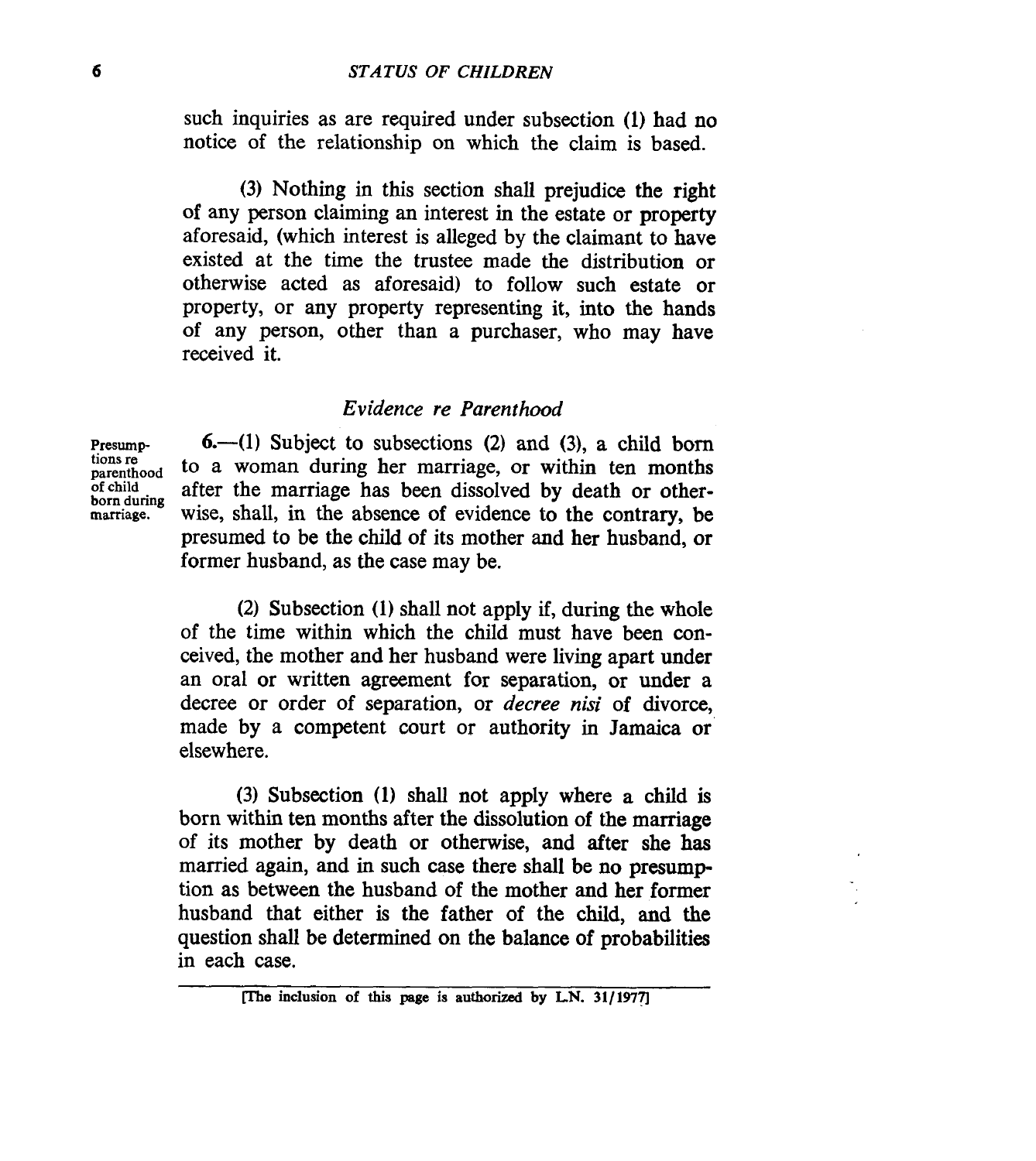7.-(1) The relationship of father and child, and any other **Recognition**  relationship traced in any degree through that relationship shall,  $\frac{of\text{ patemity}}{required \text{ in}}$ for any purpose related to succession to property or to the **casesof**  construction of any will or other testamentary disposition or of  $\frac{\text{succ}}{\text{min}}$ any instrument creating a trust, be recognized only if-

- (a) the father and the mother of the child were married to each other at the time of its conception or at some subsequent time; or
- (b) paternity has been admitted by or established during the lifetime of the father (whether by one or more of the types of evidence specified by section 8 or otherwise):

Provided that, if the purpose aforesaid is for the benefit of the father, there shall be the additional requirement that paternity has been so admitted or established during the lifetime of the child or prior to its birth.

(2) In any case where by reason of subsection (1) the relationship of father and child is not recognized for certain purposes at the time the child is born, the occurrence of any act, event, or conduct which enables that relationship, and any other relationship traced in any degree through it, to be recognized shall not affect any estate, right, or interest in any real or personal property to which any person has become absolutely entitled, whether beneficially or otherwise, before the act, event, 'or conduct occurred.

8.<sup>(1)</sup> If, pursuant to section 19 of the Registration Evidence **Evidence Evidence Evidence Evidence Evidence Evidence Evidence Evidence Evidence Evidence Evidence Evidence Evidence Evidence Evi** (Births and Deaths) Act or to the corresponding provisions paternity. of any former enactment, the name of the father of the child to whom the entry relates has been entered in the register of births (whether before or after the 1st day of November, 1976), a certified copy of the entry made or given in accordance with section 55 of that Act or sealed in accordance with section 57 of the said Act shall be prima facie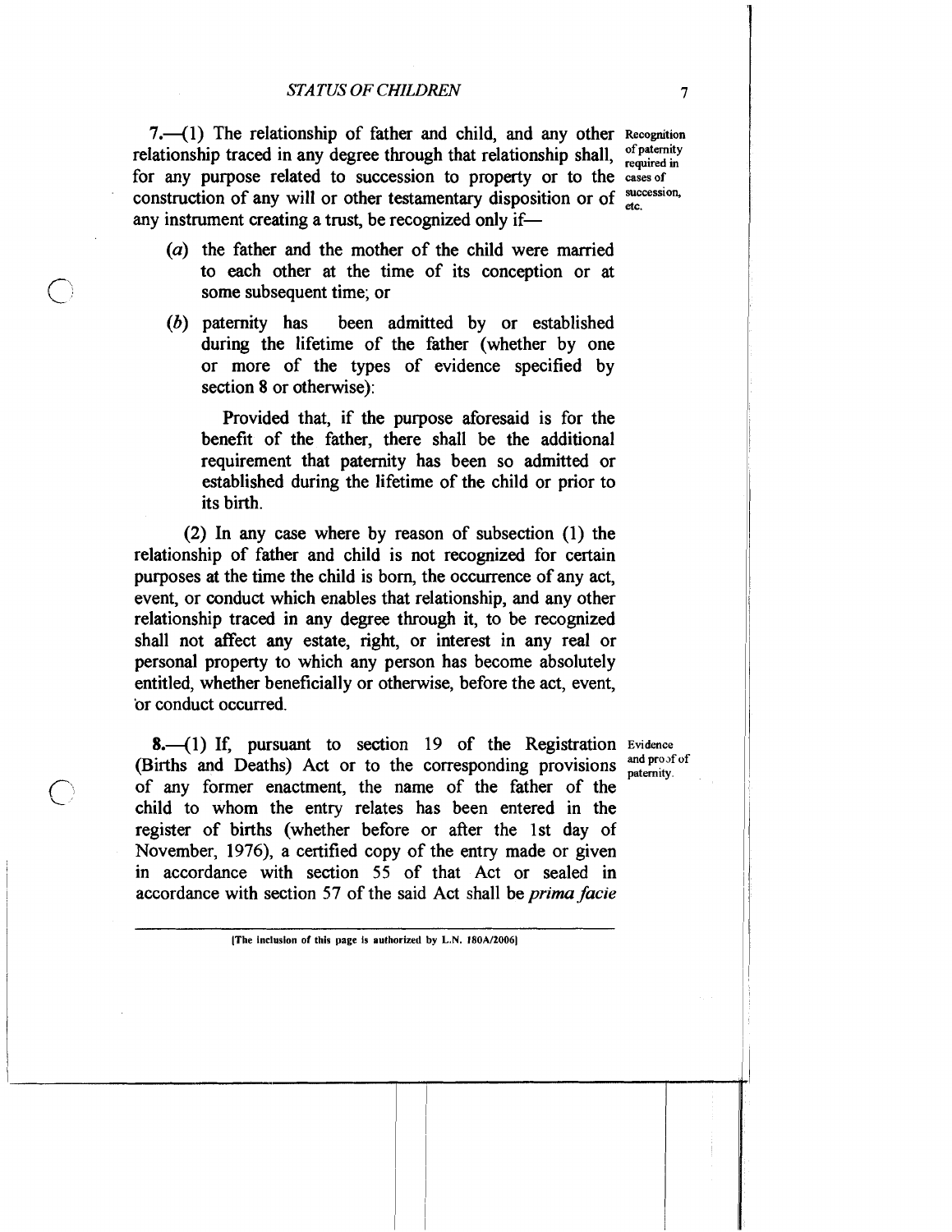evidence that the person named as the father is the father of the child.

(2) Any instrument signed by the mother of a child and by any person acknowledging that he is the father of the child shall, if executed as a deed or by each of those persons in the presence of an attorney-at-law or a Justice of the Peace or a Clerk of the Courts or a registered medical practitioner or a minister of religion or a marriage officer or a midwife or the headmaster of any public educational institution as defined in the Education Act be *prima facie* evidence that the person named as the father is the father of the child.

*(3) [Dekted by Act* 30 *of* 2005, S. 28(2).]

(4) Subject to subsection (1) of section 7, a declaration made under section 10 shall, for all purposes, be conclusive proof of the matters contained in it.

(5) An order made in any country outside Jamaica declaring a person to be the father or putative father of a child, being an order to which this subsection applies pursuant to subsection (6), shall be *prima facie* evidence that the person declared the father or putative father, as the case may be, is the father of the child.

(6) The Minister may from time to time, by order, declare that subsection (5) applies with respect to orders made by any court or public authority in any specified country outside Jamaica or by any specified court or public authority in any such country.

**acknowledge-**

**Instrumentsof** 9.-(1) Any instrument of the kind described in subsection acknowledge-<br>ment may be (2) of section 8, or a duplicate or attested copy of any such<br>filed with instrument, may in the prescribed manner and on payment **filedwith** instrument, may in the prescribed manner and on payment **Registrar-General.** of the prescribed fee (if any) be filed in the office of the Registrar-General, but it shall not be necessary to file any such instrument.

**<sup>[</sup>The inclusion of this page is authorized by L.N. 180A/2006]**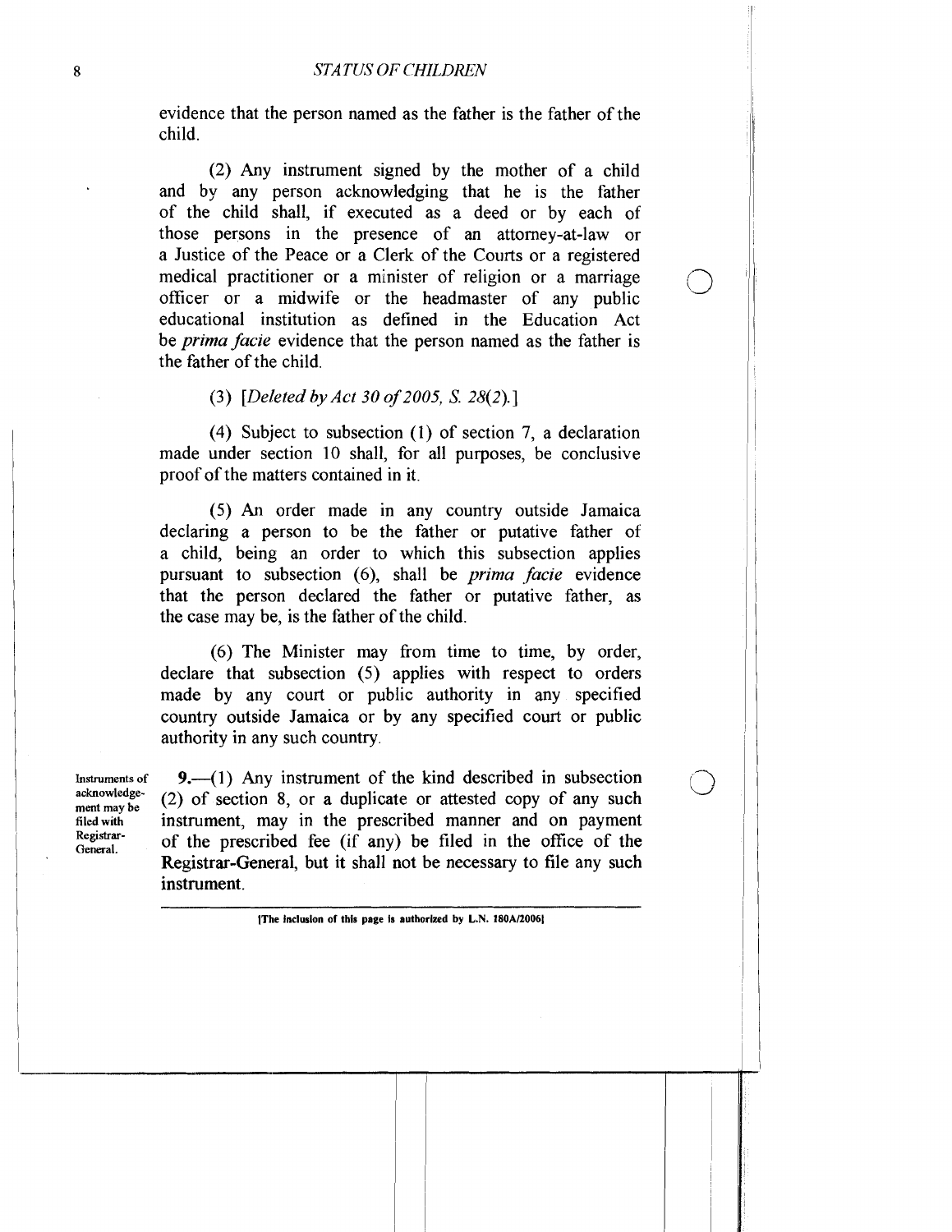(2) The Registrar-General shall cause indices of all instruments and duplicates and copies of instruments filed with him under subsection (1) to be made and kept in his office, and shall upon the request of any person and on receipt of the prescribed fee (if any), cause a search of any index to be made, and shall permit any such person to inspect any such instrument or any such duplicate or copy.

(3) Where the Supreme Court, Resident Magistrate's <sup>30/2005</sup> Court or the Family Court makes a declaration of paternity <sup>8. 28</sup>(2)(b). under section 10, the Registrar of the Court or the Clerk of the Court, as the case may be, shall forward a copy of the declaration to the Registrar-General for filing in his ofice under this section, and on receipt of any such copy the Registrar-General shall file it accordingly as if it were an instrument described in section **8(2).** 

 $10.$  (1) Any person who-

- *(a)* being a woman, alleges that any named person is makedeclathe father of her child; or
- *(b)* alleges that the relationship of father and child exists between himself and any other person; or
- (c) being a person having a proper interest in the result, wishes to have it determined whether the relationship of father and child exists between two named persons,

may apply in such other manner as may be prescribed by rules of court for a declaration of paternity, and if it is proved to the satisfaction of the Court that the relationship exists the Court may make a declaration of paternity whether or not the father or the child or both of them are living or dead.

(2) Where a declaration of paternity under subsection (1) is made after the death of the father or of the child, the Court may at the same or any subsequent time make a declaration determining, for the purposes of paragraph *(b)* of subsection (1)

Court to ration of paternity.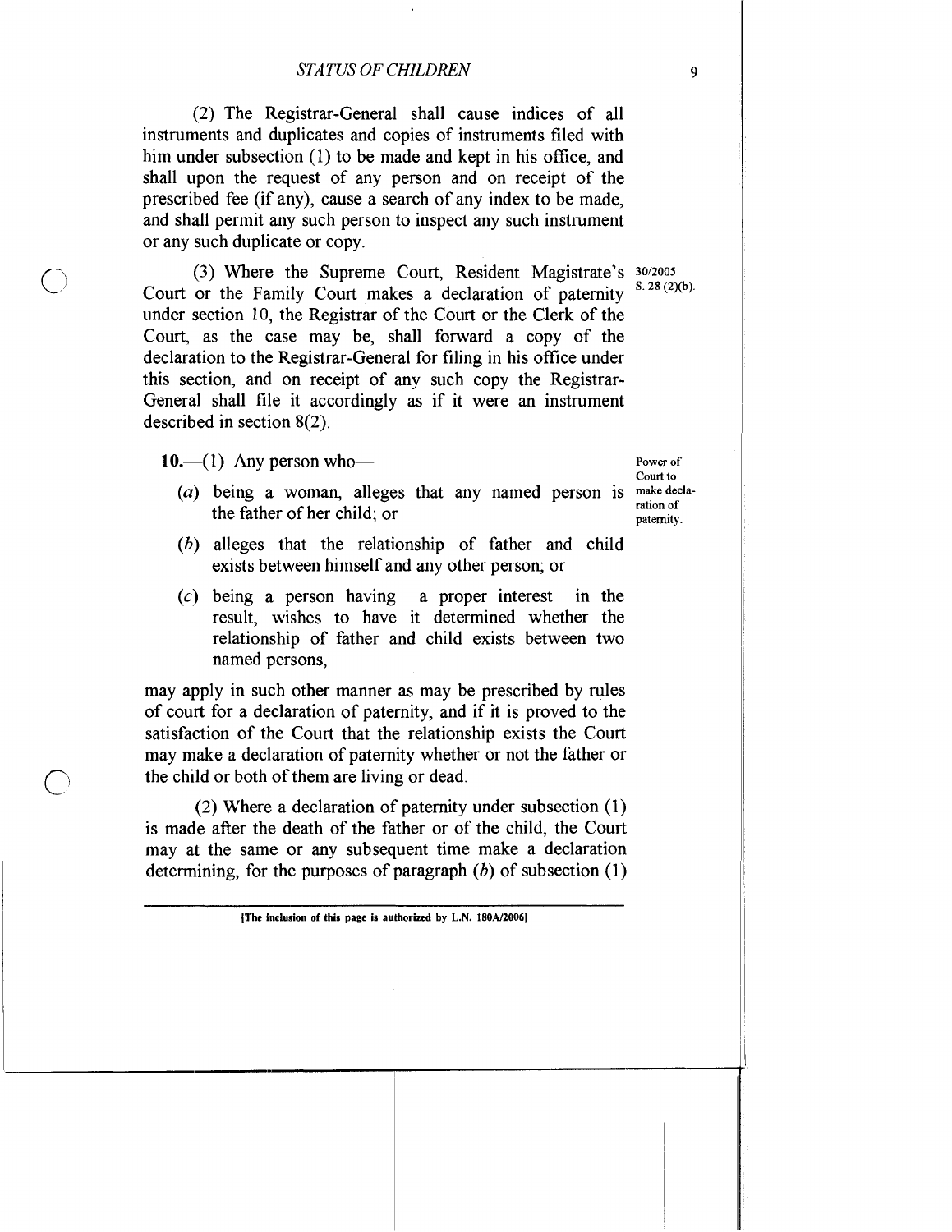# *STATUS OF CHILDREN*

of section 7, whether any of the requirements of that paragraph have been satisfied.

 $30/2005$  (3) An application under subsection  $(1)(a)$  may be made<br>  $3.28(2)(e)(ii)$  by a vector who is with a bild before the high of the abild by a woman who is with child, before the birth of the child.

**S. 28(2)(c)(ii).** to-

- **30/2005** (4) **An** application may be made under subsection (1)
	- (a) the Resident Magistrate's Court for the parish in which any of the parties reside or, as the case may be, the Family Court; or
	- (b) the Supreme Court.

# *Blood Tests*

Power of court **11.**—(1) In any civil proceedings in which the paternity of to require use **to require use of blood tests.** any person (hereinafter referred to as "the subject") falls to be determined by the court hearing the proceedings, the court may, on an application by any party to the proceedings, give a direction for the use of blood tests to ascertain whether such tests show that a party to the proceedings is or is not thereby excluded from being the father of the subject and for the taking, within a period to be specified in the direction, of blood samples from the subject, the mother of the subject and any party alleged to be the father of the subject or from any, or any two, of those persons.

> (2) A court may at time revoke or vary a direction previously given by it under this section.

> (3) The person responsible for carrying out blood tests taken for the purpose of giving effect to a direction under this section shall make to the court by which the direction was given a report in which he shall state—

- (*a*) the results of the tests;
- (b) whether the person to whom the report relates is or is not excluded by the results from being the father of the subject; and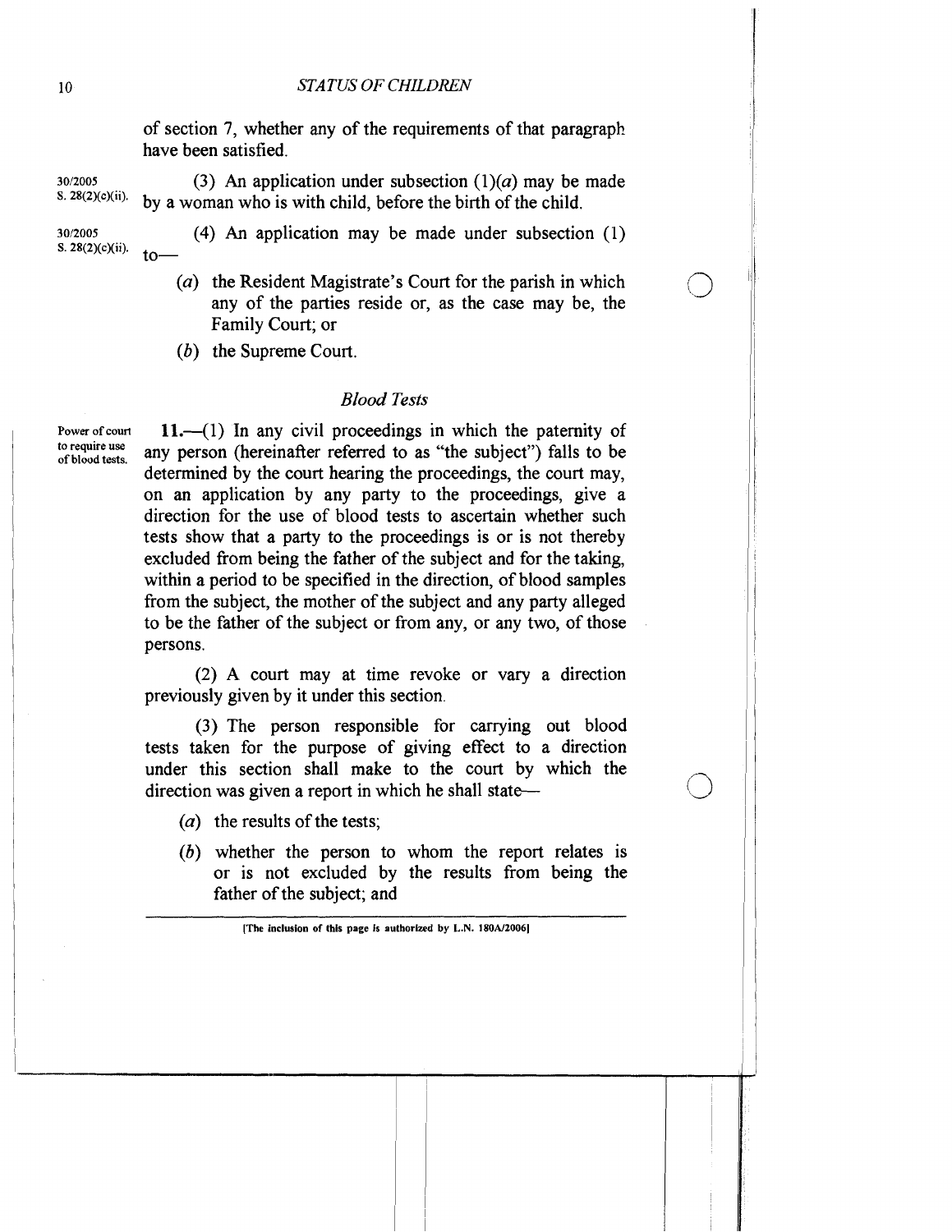(c) if that person in not so excluded, the value, if any, of the results in determining whether that person is the subject's father,

and the report shall be received by the court as evidence in the proceedings of the matters stated therein.

(4) Where a report has been made to a court under subsection **(3),** any party to the proceedings may, with the leave of the court, or shall, if the court so directs, obtain from the person who made the report a written statement explaining or amplifying any statement made in the report, and that statement shall be deemed for the purposes of this section to form part of the report made to the court.

(5) Where a direction is given under this section in any proceedings, a party to the proceedings shall not be entitled to call as a witness the person responsible for carrying out the tests taken for the purpose of giving effect to the direction, or any person by whom anything necessary for the purpose of enabling those tests to be carried out was done, unless-

- $(a)$  within fourteen days after receiving a copy of the report he serves notice on the other parties to the proceedings, or on such of them as the court may direct, of his intention to call that person; or
- (b) the court otherwise directs,

and where any such person is called as a witness the party who called him shall be entitled to cross-examine him.

(6) Where a direction is given under this section the party on whose application the direction is given shall pay the cost of taking and testing blood samples for the purpose of giving effect to the direction (including any expenses reasonably incurred by any person in taking any steps required of him for the purpose), and of making a report to the court under this section, but the amount paid shall be treated

**<sup>[</sup>The inclusion of this page is authorized by L.N.** *180Alt006)*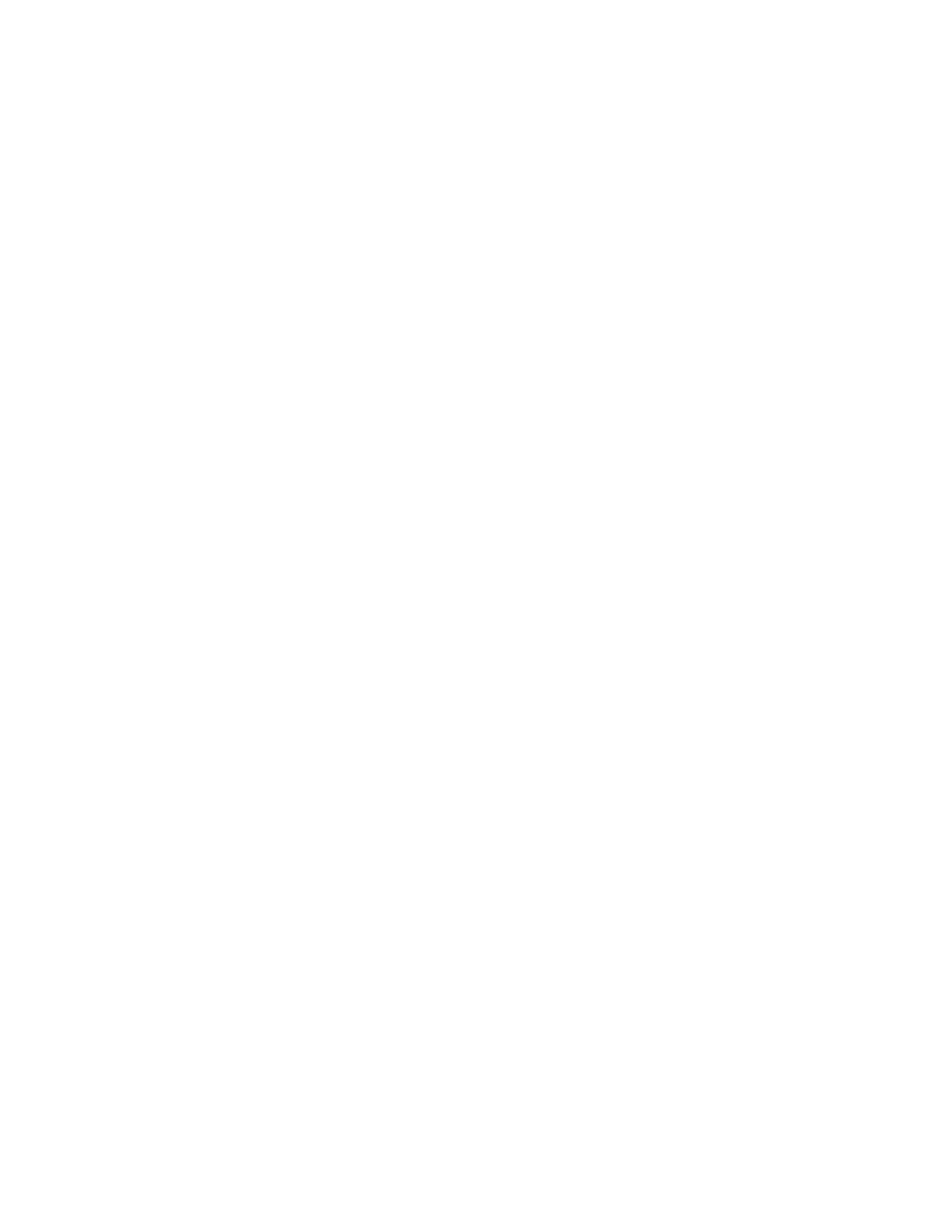the proceedings there is a presumption of law that that person is born in wedlock, then if-

- *(a)* a direction is given under section 11 in those proceedings; and
- *(b)* any party who is claiming any relief in the proceedings and who for the purpose of obtaining that relief is entitled to rely on the presumption fails to take any step required of him for the purpose of giving effect to the direction,

the court may adjourn the hearing for such period as it thinks fit **to** enable that party to take that step, and if at the end of that period he has failed without reasonable cause to take it the **court** may, without prejudice to subsection **(l),** dismiss his claim for relief notwithstanding the absence of evidence to rebut the presumption.

(3) Where any person named in a direction under section 11 fails to consent to the taking of a blood sample from himself or from any person named in the direction of whoin he has the care and control, he shall be deemed for the purposes of this section to have failed to take a step required of him for the purposes of giving effect to the direction.

14.-If for the purpose of providing a blood sample for **Penalty** for<br>a test required to give effect to a direction under section 11 **personating**<br>any parameter another or profism a shild lungwise, blood tother a ust required to give encet to a uncetton under section 11 another really person personates another, or proffers a child knowing blood tests. that it is not the child named in the direction, he shall be liable on summary conviction in a Resident Magistrate's Court to imprisonment for a term not exceeding twelve months or to a fine not exceeding five hundred dollars.

15.-The Minister may by regulations make provision as Regulations to the manner of giving effect to directions under section **11**  and, in particular, any such regulations may—

**me inclusion of this pege is authorized by L.N. 31/1977]**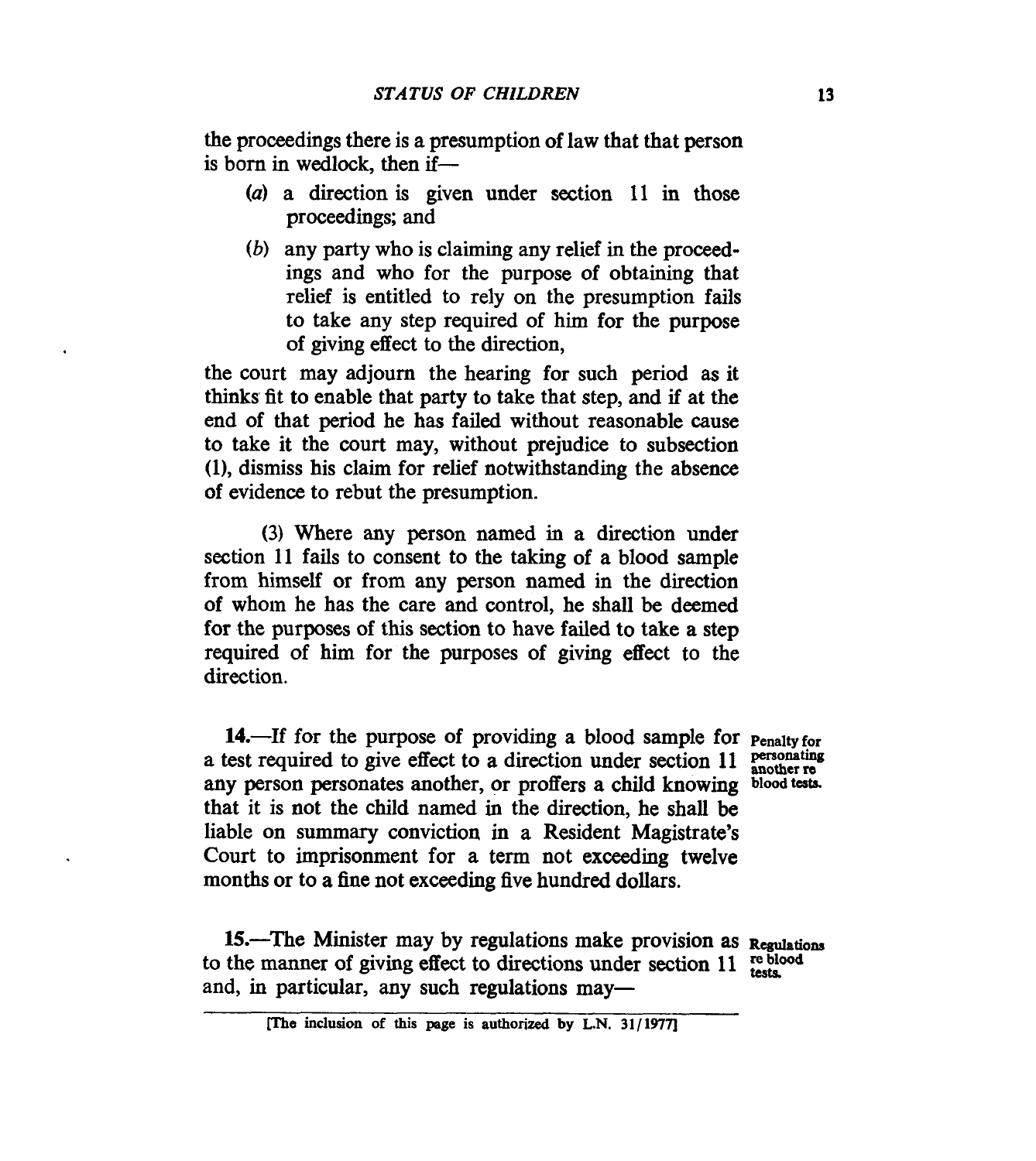- $(a)$  provide that blood samples shall not be taken except by such medical practitioners as may be designated by the Minister;
- $\alpha$  regulate the taking, identification and transport of blood samples;
- $(c)$  require the production at the time when a blood sample is to be taken of such evidence of the identity of the person from whom it is to be taken as may be prescribed by the regulations;
- $(d)$  require any person from whom a blood sample is to be taken, or, in such cases as may be prescribed by the regulations, such other person as may be so prescribed, to state in writing whether he or the person from whom the sample is to be taken, as the case may be, has during such period as may be specified in the regulations suffered from any such illness as may be so specified or received a transfusion of blood;
- provide that blood tests shall not be carried out except by such persons, and at such places, **as**  may be appointed by the Minister;
- prescribe the blood tests to be carried out and the manner in which they are to be carried out;
- $\left(\varrho\right)$  regulate the charges that may be made for the taking and testing of blood samples and for **the**  making of a report to a court under section **11;**
- $(h)$  make provision for securing that so far as practicable the blood samples to be tested for the purpose of giving effect to a direction under section 11 are tested by the same person;
- $(i)$  prescribe the form of the report to be made to a court under section 11.

**me inclusion of this page is authorized by L.N. 31/1977]**